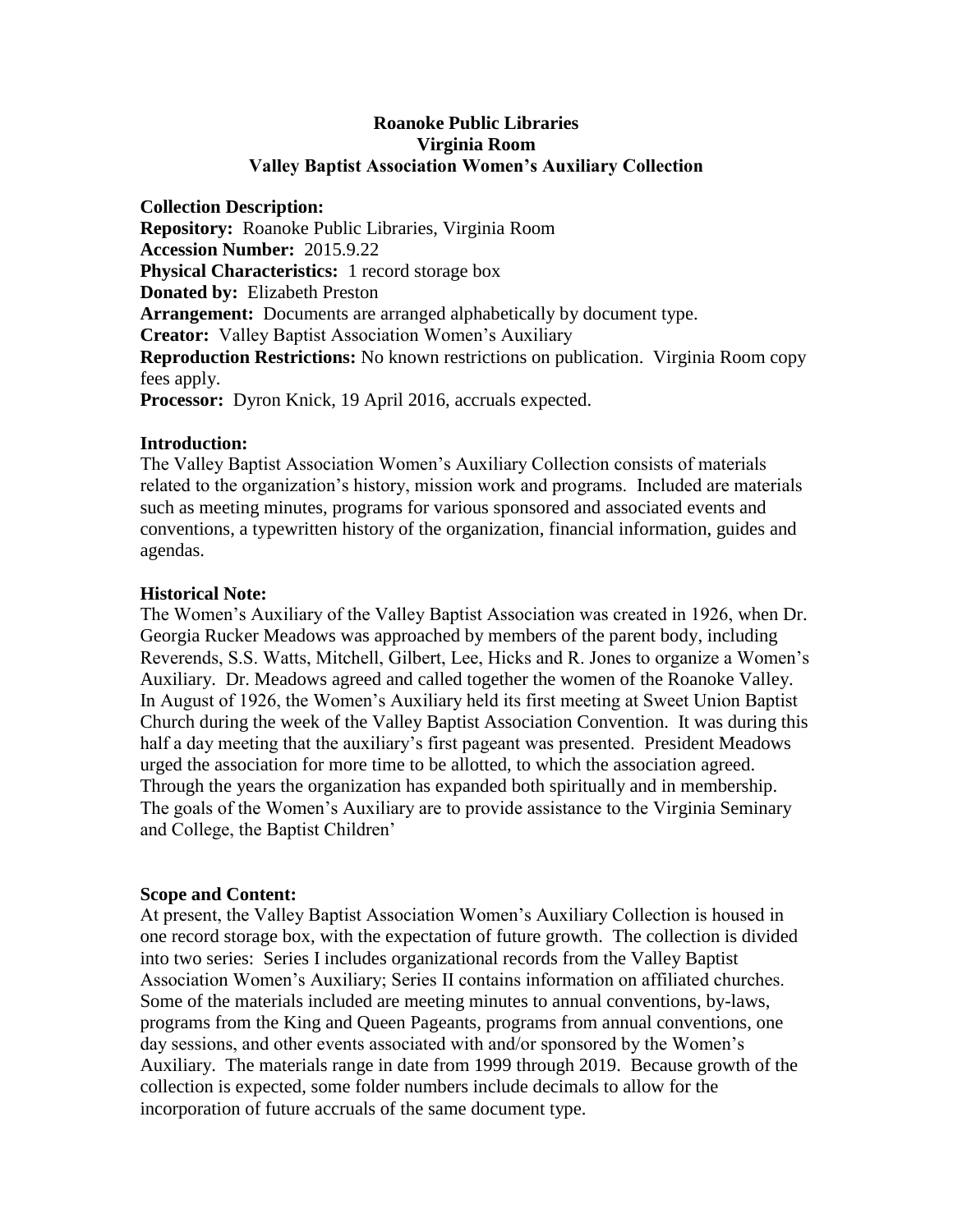## **Container List:**

## **Box 1 of 1**

#### **Series I: Organizational Records**

- Folder 1: Agendas Missionary Council of the Roanoke Valley
- Folder 2: Financial Reports 2006, 2009 and 2010
- Folder 3: Forms, blank Church events form, report form, registration form, missionary march form and roll call of churches form.
- Folder 4: Guides Women's Missionary and Education Auxiliary of the Valley Baptist Association Information Guide.
- Folder 5: History typewritten history with handwritten notes of the organization; Missionary Council of the Roanoke Valley, 1983-2007.
- Folder 6: Laws and Regulations Constitution of the Valley Baptist Association and By-Laws for the Women's Auxiliary of Southwest Virginia
- Folder 7.0: Minutes  $129<sup>th</sup>$  Annual Session of the Valley Baptist Association, 70<sup>th</sup> Annual Session of the Women's Auxiliary,  $95<sup>th</sup>$  Session of the Missionary District Bible School Convention
- Folder 7.1: Minutes  $133<sup>rd</sup>$  Annual Session of the Valley Baptist Association,  $74<sup>th</sup>$ Session of the Women's Auxiliary and 99<sup>th</sup> Session of the Missionary District Bible School Convention, July 1999.
- Folder 7.13: Minutes  $136<sup>th</sup>$  Annual Session of the Valley Baptist Association,  $77<sup>th</sup>$ Annual Session of the Women's Auxiliary, 102<sup>nd</sup> Session of the Missionary District Bible School Convention
- Folder 7.2: Minutes  $138<sup>th</sup>$  Annual Session of the Valley Baptist Association,  $79<sup>th</sup>$ Annual Session of the Women's Auxiliary, 104<sup>th</sup> Session of the Missionary District Bible School Convention, July 2004
- Folder 7.22: Minutes  $140^{\text{th}}$  Annual Session of the Valley Baptist Association,  $81^{\text{st}}$ Annual Session of the Women's Auxiliary,  $106<sup>th</sup>$  Session of the Missionary District Bible School Convention
- Folder 7.3: Minutes  $142<sup>nd</sup>$  Annual Session of the Valley Baptist Association,  $83<sup>rd</sup>$ Annual Session of the Women's Auxiliary and 106<sup>th</sup> Session of the Missionary District Bible School Convention, July 2008.
- Folder 7.4: Minutes  $143^{\text{rd}}$  Annual Session of the Valley Baptist Association,  $84^{\text{th}}$ Annual Session of the Women's Auxiliary and  $107<sup>th</sup>$  Annual Session of the Missionary District Bible School Convention, July 2009.
- Folder 8: News clippings
- Folder 9: Programs 13<sup>th</sup> Annual Baptist Layman's Walter Cade, Jr. Southeast Regional Workshop, September 2009.
- Folder 10: Programs  $15<sup>th</sup>$  Annual Deacon and Deaconess Auxiliary, October 2015.
- Folder  $35^*$ : Programs  $100^{\text{th}}$  Annual Two-Day Session of the Mission District Bible School Convention, March 2000.
- Folder 11: Programs  $112<sup>th</sup>$  Annual 1 Day Session of the Missionary District Bible School Convention, October 2012.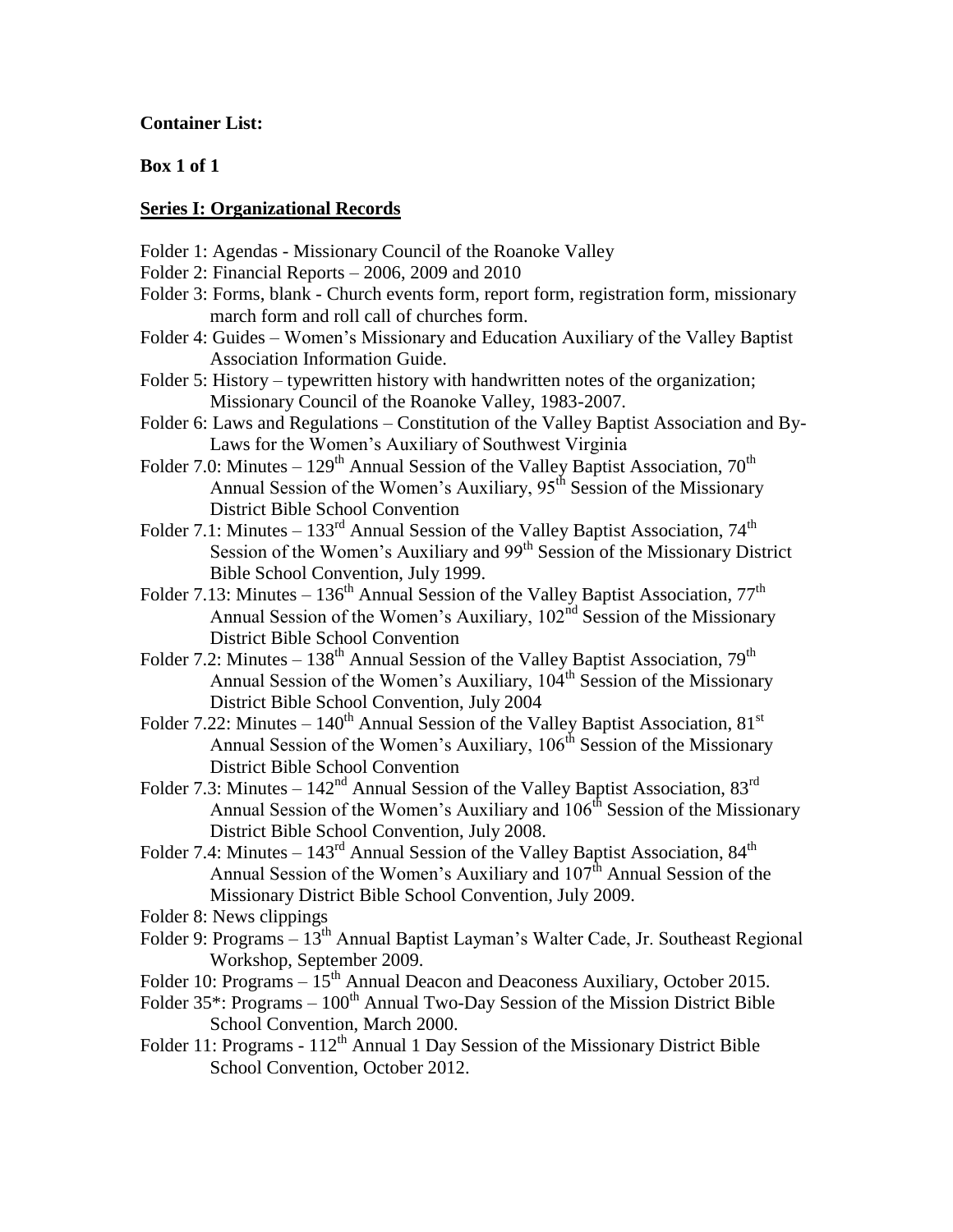- Folder 11.4: Programs  $-116<sup>th</sup>$  Annual Two-Day Session of the Missionary District Bible School Convention, March 2016.
- Folder 11.41: Programs  $-117<sup>th</sup>$  Annual Two-Day Session of the Missionary District Bible School Convention, March 2017.
- Folder 11.42: Programs  $-118<sup>th</sup>$  Annual Two-Day Session of the Missionary District Bible School Convention, March 2018.
- Folder 12.0: Programs  $136<sup>th</sup>$  Annual Session of the Valley Baptist Association and  $77<sup>th</sup>$ Annual Session of the Women's Auxiliary, July 2002.
- Folder 12.01: Programs  $137<sup>th</sup>$  Annual Session of the Valley Baptist Association and  $78<sup>th</sup>$ Annual Session of the Women's Auxiliary, July 2003.
- Folder 12.04 Programs  $140<sup>th</sup>$  Annual Session of the Valley Baptist Association and 81<sup>st</sup> Annual Session of the Women's Auxiliary, July 2006.
- Folder 12.1: Programs  $144<sup>th</sup>$  Annual Session of the Valley Baptist Association and  $85<sup>th</sup>$ Annual Session of the Women's Auxiliary, July 2010.
- Folder 12.2: Programs  $-145<sup>th</sup>$  Annual Session of the Valley Baptist Association and 86<sup>th</sup> Annual Session of the Women's Auxiliary, July 2011
- Folder 12.3: Programs  $146<sup>th</sup>$  Annual Session of the Valley Baptist Association and  $87<sup>th</sup>$ Annual Session of the Women's Auxiliary, July 2012.
- Folder 12.4: Programs  $147<sup>th</sup>$  Annual Session of the Valley Baptist Association and  $88<sup>th</sup>$ Annual Session of the Women's Auxiliary, July 2013.
- Folder 12.5: Programs  $148<sup>th</sup>$  Annual Session of the Valley Baptist Association and  $89<sup>th</sup>$ Annual Session of the Women's Auxiliary, July 2014.
- Folder 12.6: Programs  $149<sup>th</sup>$  Annual Session of the Valley Baptist Association and  $90<sup>th</sup>$ Annual Session of the Women's Auxiliary, July 2015.
- Folder 12.7: Programs  $-150^{th}$  Annual Session of the Valley Baptist Association and 91<sup>st</sup> Annual Session of the Women's Auxiliary, July 2016.
- Folder 12.8: Programs  $151<sup>st</sup>$  Annual Session of the Valley Baptist Association and 92<sup>nd</sup> Annual Session of the Women's Auxiliary, July 2017.
- Folder 13.0: Programs  $-140<sup>th</sup>$  Annual Session of the Virginia Baptist State Convention, May 2007
- Folder 13.1: Programs  $-144<sup>th</sup>$  Annual Session of the Virginia Baptist State Convention, May 2011.
- Folder 13.2: Programs  $-148<sup>th</sup>$  Annual Session of the Virginia Baptist State Convention, May 2015
- Folder 14.0: Programs 1999 and 2004 King and Queen Banquet
- Folder 14.1: Programs 2003 King and Queen Pageant
- Folder 14.2: Programs 2008 King and Queen Pageant
- Folder 14.3: Programs 2009 King and Queen Pageant
- Folder 14.4: Programs 2010 King and Queen Pageant
- Folder 14.5: Programs 2013 King and Queen Pageant
- Folder 14.6: Programs 2014 King and Queen Pageant
- Folder 14.11: Programs 2019 King and Queen Pageant
- Folder 15: Programs Annual World Day of Prayer, various years.
- Folder 16: Programs Lott Carey Baptist Foreign Mission Convention, 105<sup>th</sup>, 111th,  $112<sup>th</sup>$  and  $113<sup>th</sup>$  Annual Session.
- Folder 17: Programs Trustee Training materials